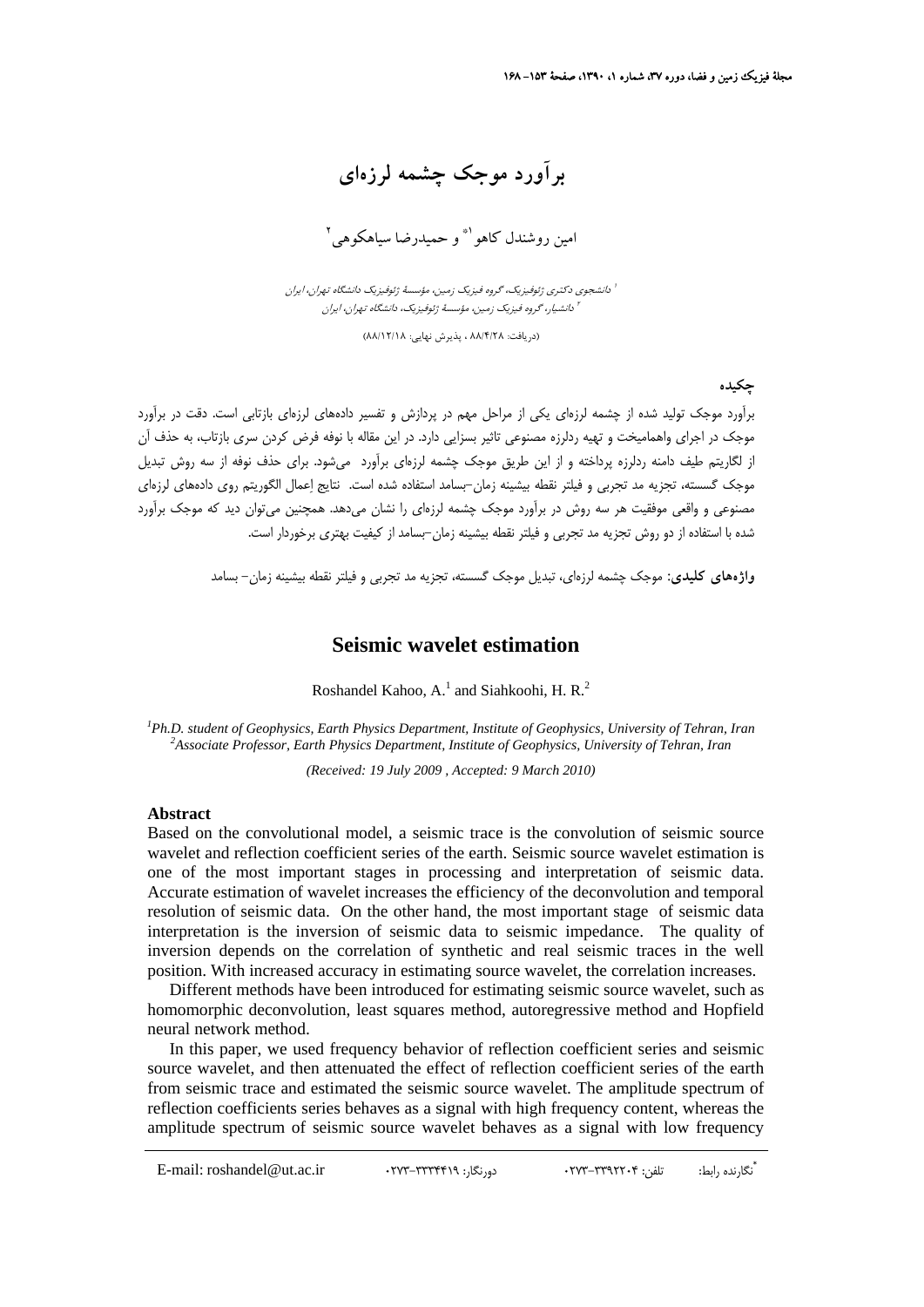content.

So, the amplitude spectrum of the trace is the product of two high frequency signals (amplitude spectrum of reflection coefficient series) and low frequency signal (amplitude spectrum of seismic wavelet). Therefore, we can consider the amplitude spectrum of the reflection series as a noise and the amplitude spectrum of the wavelet as a signal.

Most of the denoising methods attenuate the additive noise from signals. In our case, the noise is the multiplicative type. We used the logarithm operator to convert the multiplicative type of noise to be additive. Now, we can estimate the seismic wavelet by denoising the logarithm of the amplitude spectrum of seismic trace.

In this paper, we used three different denoising methods, discrete wavelet transform, empirical mode decomposition and time – frequency peak filtering to denoise the logarithm of the amplitude spectrum of seismic trace.

The efficiency of the above- mentioned three denoising methods to estimate the seismic source wavelet are tested on both synthetic and real seismic data. The obtained results show that the three introduced methods estimate the seismic source wavelet accurately. As can be seen from the results, the estimated wavelets by EMD and TFPF methods have higher accuracy than that of the DWT method.

### **Key words:** Seismic source wavelet, Discrete wavelet transform, Empirical mode decomposition, Time-frequency peak filtering

زمان-بسامد (بوآشاش و مصباح، 2004) براي برآورد موجك چشمة لرزهاي استفاده شده است. هر سه روش فوق در اين تحقيق بهمنظور حذف سري بازتاب در نظر گرفته شدهاند. در تحقيق حاضر براي تفكيك سري ضرايب بازتاب و موجك، از ويژگي طيف دامنه سري ضرايب بازتاب استفاده شده است. طيف دامنه سري ضرايب بازتاب رفتاري همچون سيگنالي با محتواي بسامدي زياد دارند، درحاليكه طيف دامنه موجك چشمه لرزهاي رفتاري مانند يك سيگنال با محتواي بسامدي كم دارد. كارايي هركدام از سه روش روي دادههاي مصنوعي و واقعي بررسي شد و نتايج بهدست آمده، موفقيت هر سه روش در برآورد موجك را نشان داد.

# **2 مباني نظري** مدل هماميختي يك ردلرزه را ميتوان به صورت رابطه (1) نشان داد (رابينسون، 1954).

$$
x(t) = r(t) * w(t) + n(t)
$$
  
=  $\overline{x}(t) + n(t)$  (1)

امروزه در پردازش دادههاي لرزهاي برآورد موجك به منظور طراحي عملگر واهماميخت بسيار مهم است. برآورد دقيق موجك باعث افزايش كارايي واهماميخت و افزايش قدرت تفكيك زماني دادهها ميشود. از طرفي در مرحلة تعبير و تفسير، مهمترين مرحله وارونسازي دادهها بهمنظور تهية مدل امپدانسي است. كيفيت وارونسازي به همبستگي ردلرزههاي مصنوعي و واقعي در محل چاهها بستگي دارد. با افزايش دقت در برآورد موجك چشمه، اين همبستگي افزايش مييابد.

محققان روشهاي متفاوتي براي برآورد موجك معرفي كردهاند. از اين جمله ميتوان به روش همريخت (هومومورفيك) (اولريچ، 1971)، روش حداقل مربعات (برخوت، 1977)، روش خودبرگشتي (نير، 1983) و روش شبكة عصبي هاپفيلد (ونگ و مندل، 1992) اشاره كرد. در اين مقاله از سه روش متفاوت معرفي شده براي حذف نوفه شامل تبديل موجك گسسته (مالات، 1999)، تجزيه مد تجربي (هوانگ و همكاران، 1998) و فيلتر نقطه بيشينه

**1 مقدمه**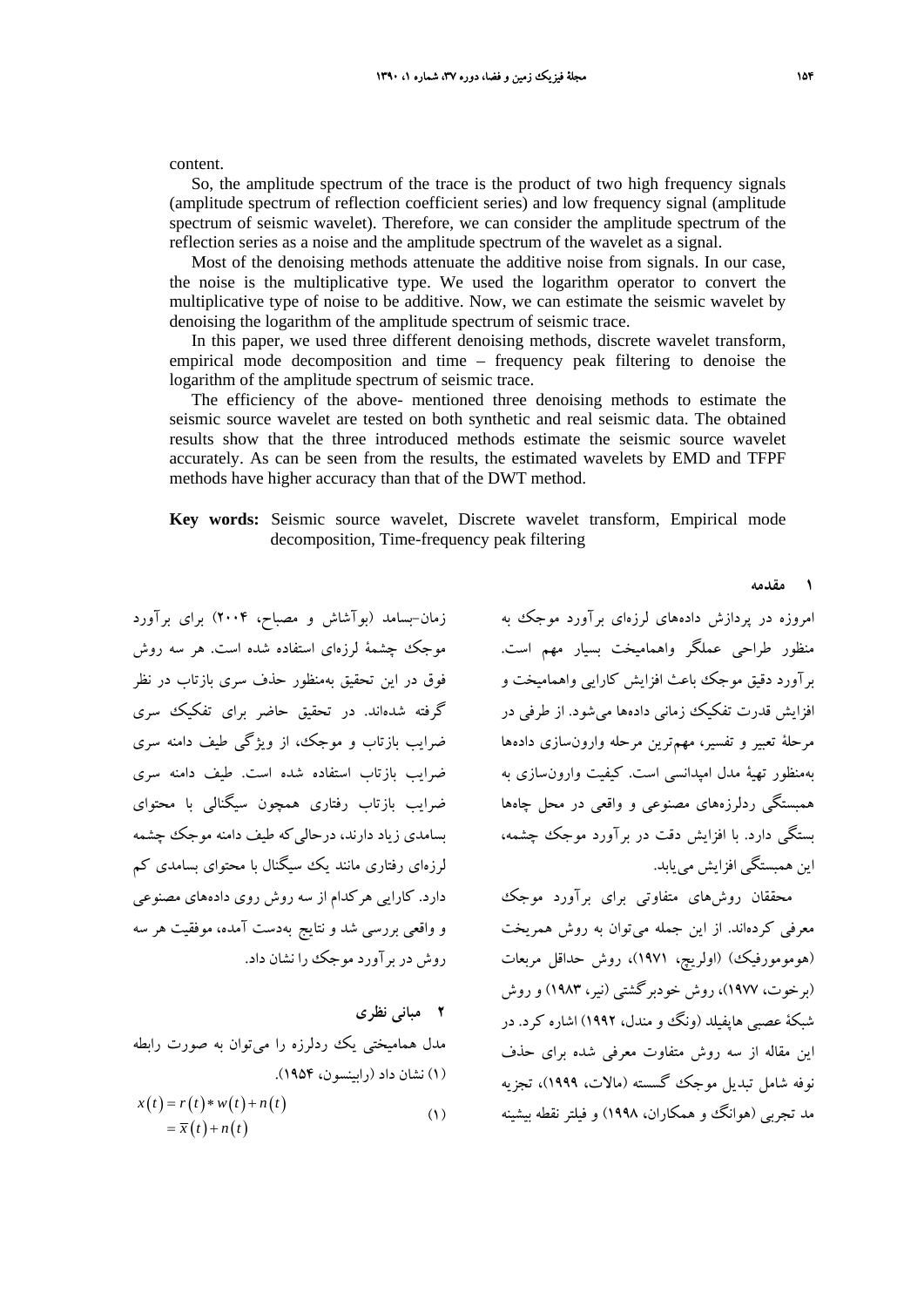كه در آن، *t* ( )*x* ردلرزه به همراه نوفه، (*t* (*x* ردلرزه بدون نوفه، ( )*t r* سري بازتاب زمين، ( )*t w* موجك چشمه لرزهاي و ( )*t n* نوفه جمع شونده و اتفاقي با توزيع گاوسی، ميانگين صفر و واريانس  $\sigma$  است. چنانچه در رابطه (1) نوفه صفر فرض شود، تبديل فوريه رابطه (1) را ميتوان به صورت رابطه (2) نوشت:

$$
F[x(t)] = F[r(t) * w(t)] = F[r(t)] \cdot F[w(t)]
$$

$$
= [A_r(f) \cdot A_w(f)] e^{i[\Phi_r(f) + \Phi_w(f)]}
$$
(7)

كه در آن، [i[F عملگر تبديل فوريه، ( *f*( A طيف دامنه و *f*( ) Φ طيف فاز را نشان ميدهد. با توجه به خواص تبديل فوريه، طيف دامنه ردلرزه حاصلضرب طيف دامنه موجك چشمه لرزهاي و طيف دامنه سري بازتاب زمين و طيف فاز ردلرزه حاصلجمع طيف فاز موجك چشمه لرزهاي و طيف فاز سري بازتاب زمين است. سري بازتاب زمين معمولا يك سيگنال با پهناي باند بسامدي گسترده است و با توجه به خواص سري بازتاب، روند طيف دامنه آن داراي نوسانات شديدي است و بهعبارتديگر، رفتار طيف دامنه سري بازتاب را ميتوان مانند يك سيگنال با محتواي بسامدي زياد در نظر گرفت. در مقابل، طيف دامنه موجكهاي حاصل از چشمههاي لرزهنگاري مرسوم (در مقايسه با سري ضرايب) داراي رفتاري كاملا هموار و مانند سيگنالي با بسامد غالب كم است (مونديم و همكاران، 2006). اساس روش برآورد موجكي كه در اين مقاله معرفي ميشود، بر مبناي اين دو مشاهده است.

در واقع طيف دامنه ردلرزه حاصلضرب دو سيگنال بسامد زياد (طيف دامنه سري بازتاب) و بسامد كم (طيف دامنه موجك) است و لذا ميتوان طيف دامنه موجك را درحكم سيگنال و طيف دامنه سري بازتاب را بهمنزلة نوفه فرض كرد.

بنابراين با حذف نوفه از طيف دامنه ردلرزه ميتوان طيف دامنه موجك را بهدست آورد و با استفاده از فاز برآورد شده موجك چشمه لرزهاي را بهدست آورد. در حالتي كه موجك داراي فاز صفر است، طيف فاز صفر در نظر گرفته ميشود و در حالتي كه موجك داراي فاز كمينه است، فاز از روش كولموگوروف (دي و لاينز، 1998) برآورد ميشود.

اغلب روشهايي كه براي حذف نوفه از يك سيگنال معرفي شدهاند، نوفه را به صورت جمعشونده (additive (فرض ميكنند. در مسئله برآورد موجك مطرح شده نوفه به صورت ضربشونده (multiplicative (است. در اين مقاله براي رفع اين مشكل از عملگر لگاريتم استفاده ميشود. مطابق رابطه (3) با گرفتن لگاريتم از طيف دامنه ردلرزه، ضرب به جمع تبديل ميشود و ميتوان با روشهاي گوناگون حذف نوفه، لگاريتم طيف دامنه موجك چشمه لرزهاي را بهدست آورد. با معكوس كردن مراحل صورت گرفته روي نتيجه حاصل و برآورد طيف فاز براي موجك، ميتوان موجك چشمه لرزهاي را برآورد كرد.

 (3) () () () () () () ln A =A A ln A ln A ln A × ⎯⎯→ ⎡ ⎤ ⎡ ⎤⎡ ⎤ = + ⎣ ⎦ ⎣ ⎦⎣ ⎦ *xrw x rw ff f <sup>f</sup> f f* در شكل 1 نمودار گردشي، برآورد موجك به روش پيشگفته را نشان داده است.

روشهاي گوناگوني براي حذف نوفه وجود دارد. در اين مقاله براي حذف نوفه از لگاريتم طيف دامنه ردلرزه، سه روش تبديل موجك گسسته، تجزيه مد تجربي و فيلتر نقطه بيشينه زمان-بسامد مورد استفاده قرار گرفته است كه در ادامه معرفي ميشوند.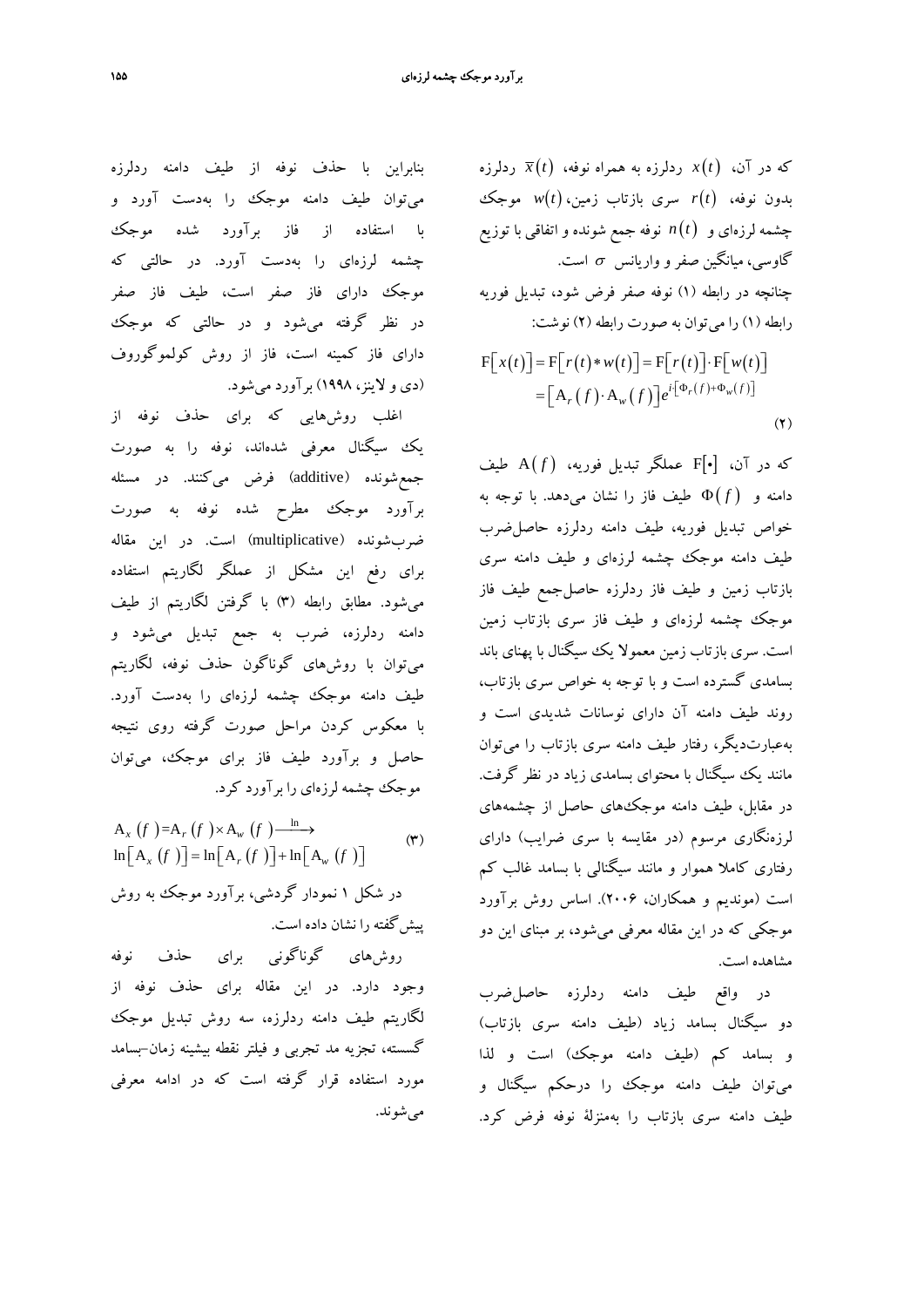

**شكل.1** نمودار گردشي برآورد موجك.

انتقال صورت ميگيرد. اما در تبديل موجك گسسته است و اين به  $a = 2^j$  ,  $b = k 2^j$  ,  $(j,k) \in \mathbb{Z}^2$ آن معنا است كه محاسبات تبديل موجك گسسته، در مقاير خاصي از مقياس و انتقال (دودويي (dyadic)) به انجام ميرسد.

مالات (1989) با معرفي الگوريتم تبديل موجك سريع، روشي بر مبناي فيلترها براي محاسبه ضرايب تبديل موجك گسسته معرفي كرد. اين فيلترها به صورت جفت فيلترهاي بالاگذر و پايينگذر در هر مرحله از تجزيه بر روي سيگنال ااعمال و پس از آن تعداد نمونهها كاهش مييابد. نتايج حاصل شامل يك سيگنال تقريب كلي (cA ( و يك سيگنال جزئيات (cD (است. در مرحلة بعد ميتوان دوباره سيگنال تقريب كلي را تجزيه و عمل را تا هر مرحله از تجزيه ادامه داد. تبديل موجك گسسته را ميتوان به صورت سري بانك فيلتر در نظر گرفت كه روي سيگنال اعمال ميشوند. در شكل (2) تبديل موجك

**3 تبديل موجك گسسته ( Wavelet Discrete (Transform, DWT**

تبديل موجك تابع *t*( )*x* به صورت رابطه (4) بيان ميشود (پولاريكاس، 2000).

$$
W_x(a,b) = \int x(t) \Psi_{a,b}^*(t) dt
$$
 (9)

 $\Psi_{a,b}(t)$  که در آن،  $*$  نشان دهنده مزدوج مختلط، موجك، *a* بيانگر مقياس و *b* مركز پنجره موجك يا  $\Psi_{_{a,b}}(t)$  بيانگر جابهجايي در راستاي محور زمان است. نسخه مقياس شده ( *a* ( و انتقال يافته در زمان ( *b* ( موجك مادر است كه با استفاده از رابطه (5) ساخته ميشود.

$$
\Psi_{a,b}(t) = \frac{1}{\sqrt{a}} \Psi\left(\frac{t-b}{a}\right) \tag{2}
$$

 $a \in \mathbb{R}^+$  در تبديل موجك پيوسته  $b \in \mathbb{R}$  ,  $b \in \mathbb{R}$ است. بهعبارتديگر محاسبات براي همة مقادير مقياس و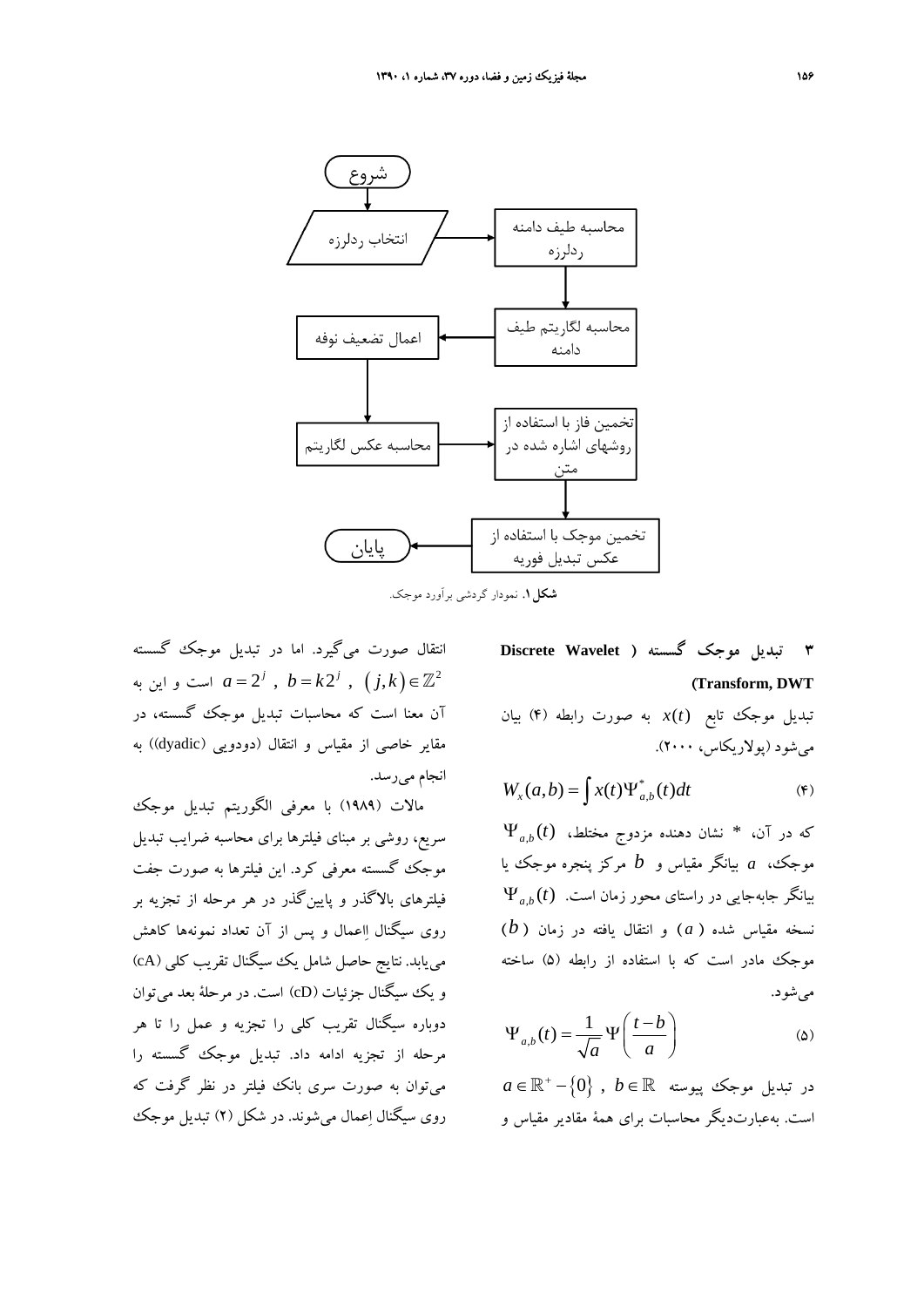گسسته به صورت طرحوار (شماتيك) نشان داده شده است. در اين مقاله بهمنظور حفظ تعداد نمونهها از تبديل stationary discrete wavelet ) موجك گسسته پايا transform (استفاده ميشود. اين تبديل مانند تبديل گسسته معمولي است با اين تفاوت كه ديگر كاهش تعداد نمونهها صورت نميگيرد و سيگنال پس از تجزيه تعداد نمونههايش ثابت است.

با توجه به تنك بودن (sparse (سيگنالهاي بدون نوفه، سيگنال بدون نوفه را ميتوان با تعداد محدودي از ضرايب تبديل موجك نشان داد كه داراي دامنه بزرگي هستند كه مربوط به اغلب ضرايب موجك حاصل از نوفه است. بنابراين، فرايند حذف نوفه با استفاده از تبديل موجك گسسته را ميتوان به سه مرحله تقسيم كرد (شكل):

- اعمال تبديل موجك گسسته روي سيگنال حاوي نوفه. - انتخاب حد آستانه به روش حد آستانه نرم (دونوهو، 1995) و اعمال آن روي ضرايب موجك در هرتراز. - وارونسازي تبديل موجك گسسته روي ضرايب تبديل موجك فيلتر شده.

### **4 تجزيه مد تجربي ( Mode Empirical (Decomposition, EMD**

تجزيه مد تجربي مبتني بر فرضيه سادهاي است. طبق اين فرضيه هر دادهاي شامل مدهاي ذاتي نوساني ساده و متفاوتي است. هر مد ذاتي، خطي يا غيرخطي، يك نوسان ساده است كه داراي نقاط اكسترما (extrema (و نقاط صفر (zero-cross) يكساني است (هوانگ و شن، ۲۰۰۵). بهعبارتديگر، نوسانهاي حول ميانگين محلي، متقارن است. يك داده ممكن است در يك زمان داراي چندين مد ذاتي باشد. اين مدهاي نوساني را با توابع مد ذاتي (Intrinsic Mode Function, IMF) كه به صورت زير تعريف ميشود نشان ميدهند:

- در كل داده، تعداد نقاط اكسترمم و نقاط صفر با هم برابرو يا حداكثر يكي تفاوت داشته باشند. - در هر نقطه ميانگين پوش برازش داده شده بر نقاط بيشينه محلي و پوش برازش داده شده بر نقاط كمينه محلي بايد صفر باشد.



**شكل.2** طرح كلي از روند محاسبات در تبديل موجك گسسته (مونديم و همكاران، 2006).



**شكل.3** فرايند حذف نوفه با تبديل موجك گسسته.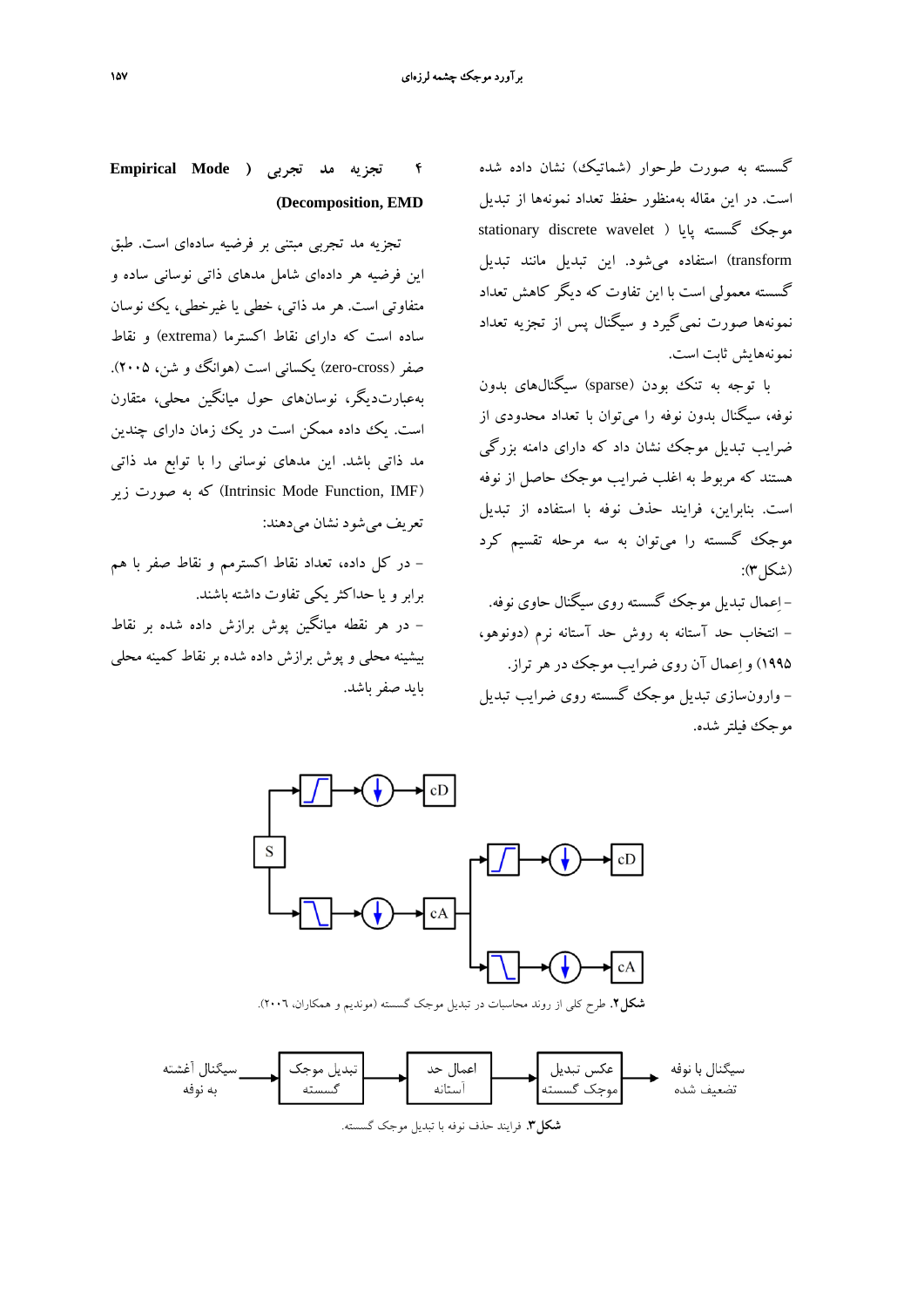در واقع يك تابع مد ذاتي مشابه يك هماهنگ است با اين تفاوت كه مانند يك هماهنگ (هارمونيك) داراي دامنه و بسامد ثابت نيست و بسامدهاي متفاوت با دامنههاي متفاوت دارد. با توجه به تعريف تابع مد ذاتي ميتوان الگوريتم زير را براي بهدست آوردن توابع مد ذاتي يك سري زماني مانند *t* ( )*x* معرفي كرد (هوانگ و همكاران، ۱۹۹۸؛ هوانگ و شن، ۲۰۰۵): -1 تعيين نقاط بيشينه و كمينه محلي سري زماني ( ξ(. -2 بهدست آوردن پوش بالايي و پاييني سري زماني با استفاده از برازش نقاط بيشينه و كمينه محلي به روش كوبيك اسپلاين (cubic spline).  $m_{1}\left( t\right)$  - محاسبه ميانگين پوش بالا و پايين داده با نام  $-$ ۳ -4 محاسبه اختلاف ميان داده و ميانگين پوش بالا و پايين  $h_{\rm l}\left(t\right)$  مطابق رابطه (۶). چنانچه  $h_{\rm l}\left(t\right)$  شرايط مربوط به يك تابع مد ذاتي را داشته باشد، درحكم اولين تابع مد ذاتي، *t imf* ، در نظر گرفته و ادامه به مرحله بعد الگوريتم <sup>1</sup> ( ) منتقل ميشود. درغيراينصورت مراحل 1 تا 4 دوباره تكرار ميشود؛ با اين تفاوت كه الگوريتم به جاي سري *t h* اعمال ميشود. <sup>1</sup> زماني اوليه *t* ( )*x* روي ( )

$$
h_1(t) = x(t) - m_1(t) \tag{9}
$$

-5 محاسبه باقيمانده مطابق رابطه (7).

$$
r_1(t) = x(t) - imf_1(t)
$$
 (V)

-6 چنانچه باقيمانده داراي حداقل دو اكسترمم باشد، مراحل 1 تا 5 تكرار و درغيراينصورت الگوريتم متوقف ميشود و آخرين باقيمانده درحكم باقيمانده سري زماني اوليه در نظر گرفته ميشود.

درنهايت ميتوان رابطه (8) را براي تجزيه مدهاي تجربي سيگنال *t* ( )*x* نوشت.

$$
x(t) = \sum_{i=1}^{n} imf_i(t) + r_n(t)
$$
\n
$$
\text{(A)}
$$
\n
$$
x(t) = \sum_{i=1}^{n} imf_i(t) + r_n(t)
$$

مدهاي تجربي نشان داده شده است.

ايده اوليه براي حذف نوفه با استفاده از روش تجزيه مدهاي تجربي، از روش حذف نوفه با استفاده از تبديل موجك گسسته گرفته شده است. البته ميتوان با تغييراتي در نحوه ااعمال حد آستانه، كارآيي روش حذف نوفه با استفاده تجزيه مدهاي تجربي را افزايش داد. در سادهترين حالت (DT-EMD(، حد آستانه را ميتوان مطابق رابطه (9) اعمال كرد.

$$
\overline{imf}_i(t) = \begin{cases} imf_i(t) & |imf_i(t)| > T_i \\ 0 & |imf_i(t)| \le T_i \end{cases}
$$
 (4)

كه در آن، *Ti* حد آستانهاي براي هر تابع مد ذاتي متغير است. اما از آنجاكه، طبق خواص توابع مد ذاتي نميتوان براساس دامنه مطلق، سيگنال و نوفه را از يكديگر جدا كرد (كوپسينيس و مكلاولين، 2008 و 2009). براي ااعمال حد آستانه روشهاي گوناگوني وجود دارد. در روشي ديگر، حد آستانه در يك تابع مد ذاتي به صورت بازهاي ااعمال ميشود (IT-EMD(. كوپسينيس و مكلاولين (2008 و 2009) روشن ساختند كه در يك از يك تابع مد ذاتي، چنانچه فقط *<sup>j</sup> <sup>K</sup> <sup>i</sup>* بازه كوچك *i* اكسترمم اين بازه، ξ، از حد آستانه بيشتر باشد، بازه *<sup>j</sup>* شامل سيگنال است و درغيراينصورت، بازه حاوي نوفه است (رابطه (10)).

$$
\overline{imf}_i\left(K_j^i\right) = \begin{cases} imf_i\left(K_j^i\right) & \left|imf_i\left(\xi_j^i\right)\right| > T_i \\ 0 & \left|imf_i\left(\xi_j^i\right)\right| \le T_i \end{cases} \tag{1-}
$$

بهلحاظ نظري روش IT-EMD به روش حذف نوفه با استفاده از تبديل موجك گسسته نزديكتر است. زيرا در تبديل موجك گسسته، هر نمونه تحت تاثير نمونههايي از سيگنال است كه با مقياس افزايش مييابد و با طول موجك تنظيم ميشود. به طور مشابه در روش IT-EMD نيز طول بازه براي ترازهاي متفاوت توابع مد ذاتي تغيير ميكند. در روش ديگر اعمال حد آستانه به صورت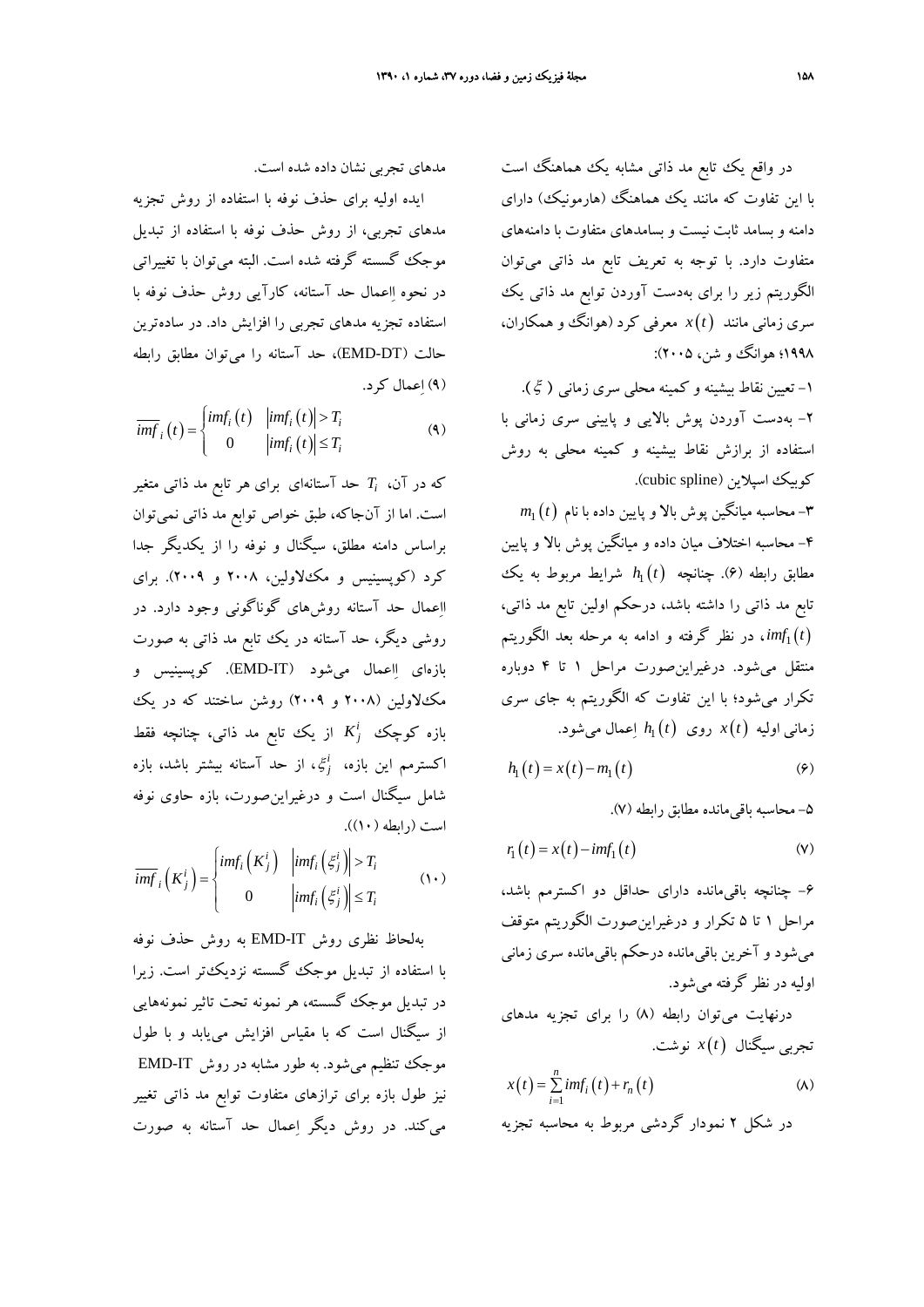بازهاي و چرخشي صورت ميگيرد (IIT-EMD(. در اينجا در هر تكرار سيگنالي كه نوفه از آن حذف شده بهدست ميآيد و در نهايت، ميانگين آنها درحكم سيگنال نوفه در نظر گرفته مي شود (كوپسينيس و مك  $X \cdot Y$ و ۲۰۰۹).

**5 فيلتر نقطه بيشينه زمان- بسامد**  بسامد لحظهاي براي سيگنال تحليلي وامنه لحظه $a(t)$  كه در آن  $a(t)$  دامنه لحظهاى و  $z\left( t\right)$ (*t*(<sup>ϕ</sup> فاز لحظهاي است. به صورت رابطه (11) بيان ميشود (بوآشاش و مصباح، 2004):

$$
z(t) = a(t)e^{j2\pi \int_{-\infty}^{t} f_z(\lambda)d\lambda}
$$
\n(17)

\nYely.

\nY(1) = 0

نوشت:

لحظهاي بكار رفته است (بوآشاش، 1992؛ بوآشاش و اوشي، 1994؛ كادكونيك و استانكويچ، 1998). در اين مقاله نقاط بيشينه توزيع ويگنر- وايل (Ville-Wigner) (بوآشاش، 2003) به عنوان بسامد لحظهاي سيگنال در نظر گرفته شده است (رابطه (13)).

بنابراين ميتوان سيگنال تحليلي را به صورت رابطه (12)

$$
\hat{f}_z(t) = \arg_f \max \left[ \text{WVD}_z(t, f) \right] \quad (\text{Y})
$$

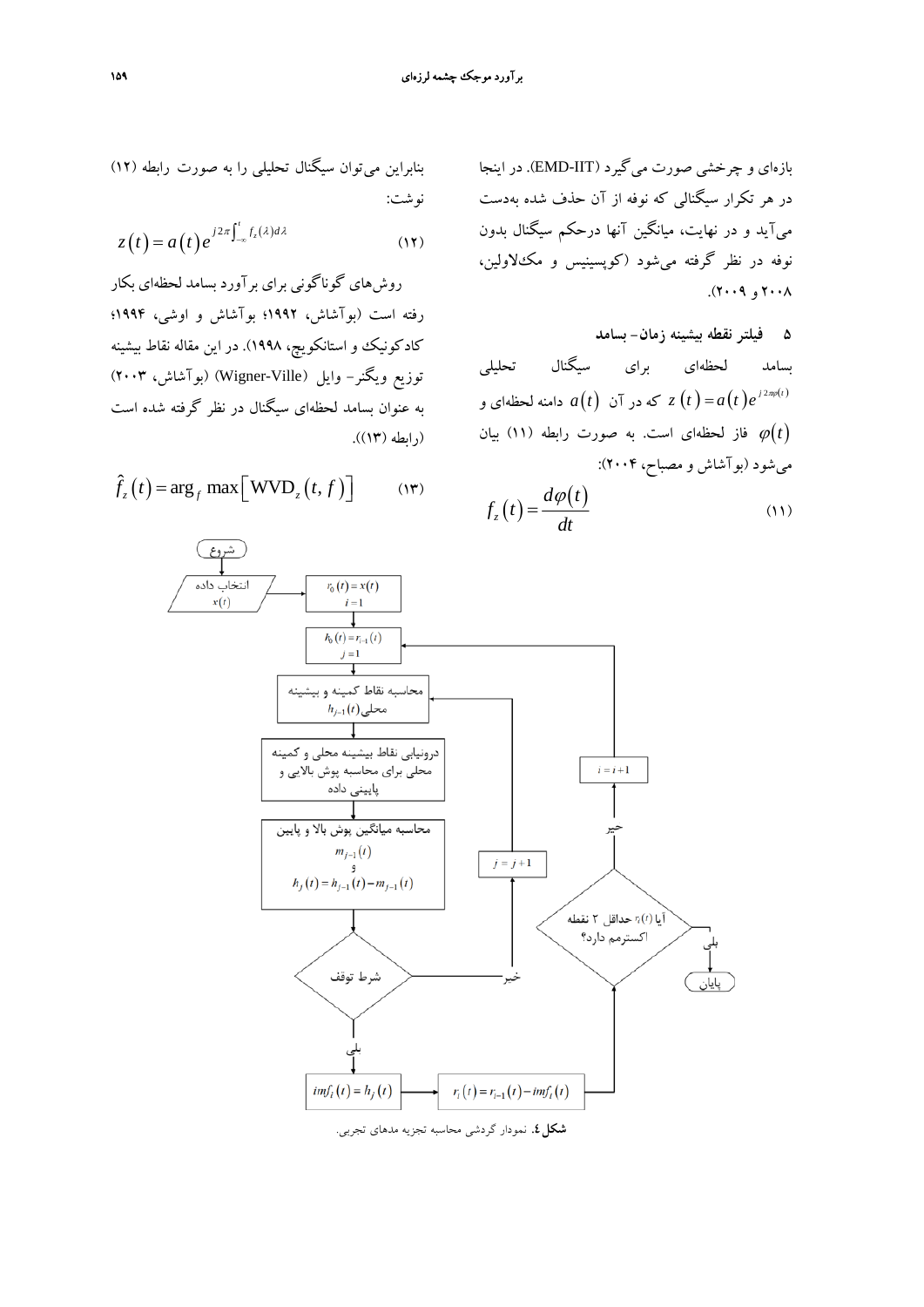نوفادار، (1) د، طبق رابطه (1۵) صورت می گیرد:  

$$
Z(t) = e^{j2\pi\mu \int_0^t s(\lambda)d\lambda}
$$

كه در آن،  $\mu$  پارامتر مقياس كردن است كه مشابه شاخص سوارسازي بسامدي ( modulation frequency index (است (كارلسون و همكاران، 2002) و (*t* (*Z* سيگنال كددار شده است. اين عمل سبب ميشود كه سيگنال درحكم بسامد لحظهاي سيگنال كددار ظاهر شود. بهخاطر تجمع انرژي سيگنال در حوزه زمان-بسامد حول بسامد لحظهاي سيگنال كددار، ميتوان سيگنال بدون نوفه را با برآورد كردن بسامد لحظهاي سيگنال كددار بهدست آورد.

مرحله دوم محاسبه تبديل زمان-بسامد سيگنال كددار شده و سپس محاسبه بسامد لحظهاي با استفاده از رابطه (16) است.

$$
\hat{x}(t) = \hat{f}_z(t) = \frac{\arg_f \max\left[\text{TFD}_z(t, f)\right]}{\mu}
$$
\n(19)

كه در آن، (*t*ˆ(*x* سيگنال بازسازي شده است. چنانچه سيگنال حاصل همچنان داراي نوفه باشد، ميتوان فرايند را دوباره با سيگنال جديد تكرار كرد. در شكل 5 نمودار گردشي روش حذف نوفه با استفاده از فيلتر نقطه بيشينه نشان داده شده است.

## **6 اعمال روش براي برآورد موجك در دادههاي مصنوعي و واقعي**

به منظور بررسي كارآيي روشهاي معرفي شده در اين مقاله براي برآورد موجك چشمه لرزهاي، هر سه الگوريتم روي دادههاي مصنوعي با موجك با فاز صفر و فاز كمينه در دو حالت بدون نوفه و همراه نوفه اعمال شد. در ساخت ردلرزه مصنوعي موجك با فاز صفر مورد استفاده، موجك ريكر با بسامد غالب 25 هرتز است و موجك با

که در آن،  $\hat{f}_z\left(t\right)$  بسامد لحظهای سیگنال  $z(t)$  است. تحقيقات (بوآشاش، 2003) روشن ساخته است كه معمولا تمركز انرژي يك سيگنال تحليلي با دامنه ثابت و بسامد لحظهاي بهصورت چندجملهاي، حول بسامد لحظهاي توزيع ويگنر- وايل آن است. براساس همان تحقيق، هرگاه بسامد لحظهاي سيگنال بهجاي چندجملهاي داراي مقداري ثابت يا تابعي خطي باشد، در محل بسامد لحظهاي در توزيع ويگنر- وايل تابع دلتا ظاهر ميشود، و بسامد لحظهاي برآورد شده داراي دقت زيادي خواهد بود. در حالتي كه بسامد لحظهاي بهصورت چندجملهاي باشد، بيشينه توزيع ويگنر – وايل آن از بسامد لحظهاي دور است يا بهعبارتديگر برآورد بسامد لحظهاي در اين حالت اُريبي (bias (ميشود. در تحقيق حاضر به منظور رفع اين مشكل از شكل "بازچيني توزيع ويگنر- وايل نماي هموار شده" استفاده شد (آوگر و فلاندرين، 1995). در اين توزيع كه در واقع حالت پنجرهاي توزيع ويگنر-وايل است، پنجره به گونهاي انتخاب ميشود كه در آن بسامد لحظهاي تا حد ممكن خطي يا ثابت باشد. طول پنجره از رابطه (14) محاسبه ميشود (بوآشاش و مصباح، 2004؛ بوآشاش، 2003).

 $(1)$ Window Length  $\leq \frac{0.384 f_s}{s}$ *d* Window Length  $\leq \frac{0.384f}{f_d}$ 

*f* بسامد غالب *<sup>d</sup> f* بسامد نمونه برداري و *<sup>s</sup>* كه در آن، دادهها است. استفاده از شكل "بازچيني توزيع ويگنر- وايل نماي هموار شده" سبب افزايش دقت در برآورد بسامد لحظهاي ميشود و كيفيت نتيجه حذف نوفه افزايش چشمگيري خواهد داشت. با توجه به مطالب بيان شده ميتوان يك روش دو مرحلهاي براي برآورد سيگنال بدون نوفه از سيگنال نوفهدار عرضه كرد. اين فرايند دو مرحلهاي شامل:

مرحله اول كددار كردن سيگنال نوفهدار و مرحله دوم برآورد بسامد لحظهاي است. كددار كردن سيگنال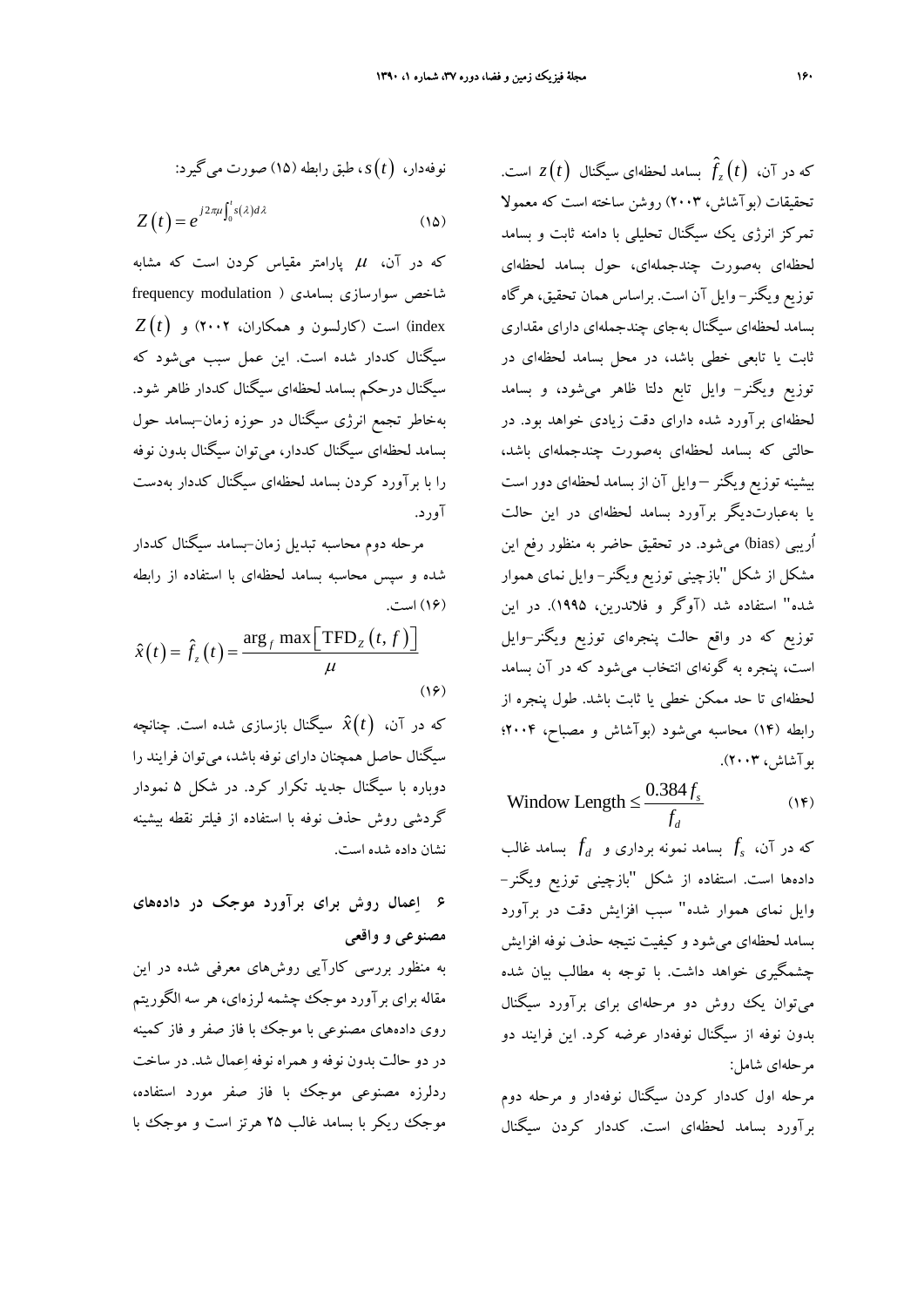داده مصنوعي شكلهاي 6 و7 نشان داده شده است. فاز موجك در حالت فاز كمينه از روش كولموگوروف (دي و لاينز، 1998) محاسبه ميشود. خطچين سرخ نشان دهنده موجك واقعي، طيف دامنه و فاز آن در شكلهاي مربوطه است. همانطوركه مشاهده ميشود، موجك برآورد شده با روشهاي تجزيه مد تجربي و فيلتر نقطه بيشينه زمان- بسامد، نسبت به روش تبديل موجك گسسته از دقت بيشتري برخوردارند. اين برتري، هم در شكل ظاهري موجك و هم در طيف دامنه و فاز (در مورد موجك فاز كمينه) موجك بهراحتي قابل مشاهده است.

فاز كمينه مطابق رابطه (17) كه تبديل Z آن است، محاسبه ميشود (چي و مندل، 1984).

$$
V(z) = \frac{0.0378417 - 0.0306517z^2}{1 - 3.4016497z^{-1} + 4.5113732z^2}
$$
 (1V)  
-2.7553363z<sup>-3</sup> + 0.6561z<sup>-4</sup>

شكل موجك، سري بازتاب، ردلرزه حاصل و طيف دامنه موجك با فاز صفر در شكل 6 و براي موجك با فاز كمينه در شكل 7 در حالت بدون نوفه نشان داده شده است. در شكلهاي 8 و 9 به ترتيب نتايج برآورد موجك چشمه با استفاده از سه روش معرفي شده در اين مقاله براي دو



**شكل.5** نمودار گردشي حذف نوفه با استفاده از روش TFPF.



**شكل.6** (الف) موجك با فاز صفر، (ب) سري بازتاب، (ج) ردلرزه مصنوعي حاصل و (د) طيف دامنه موجك مصنوعي.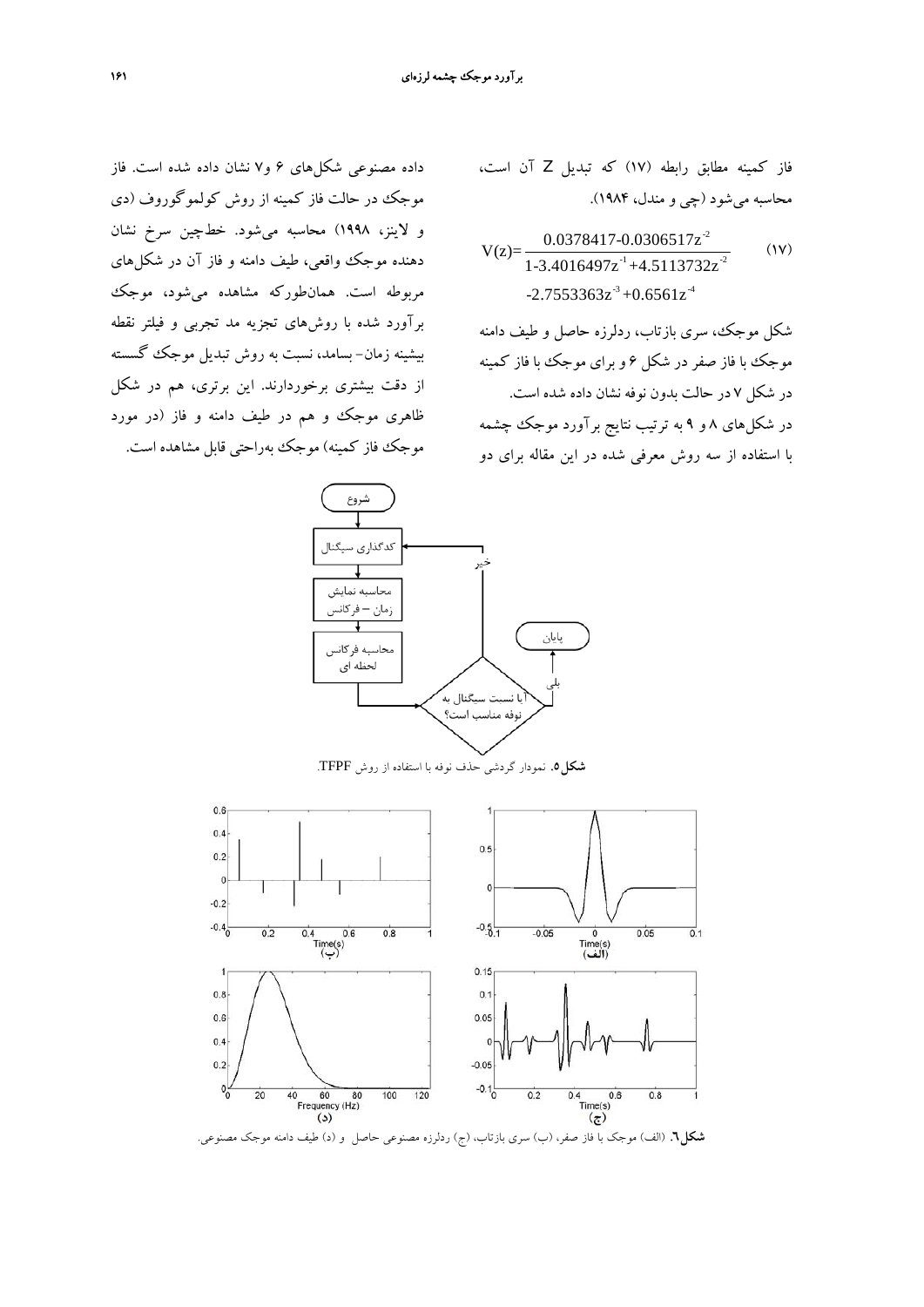

**شكل.8** نتايج موجك برآورد شده (سياهرنگ – خط پر) براي موجك با فاز صفر و بدون نوفه و موجك واقعي (سرخرنگ – خطچـين) (سـتون چـپ) و طيـف دامنه موجك برآورد شده (سياهرنگ – خط پر) و موجك اصلي (سرخرنگ – خطچين) (ستون راست) بـا اسـتفاده از سـه روش (رديـف بـالا) تبـديل موجك گسسته، (رديف وسط) تجريه مدهاي تجربي و (رديف پايين) فيلتر نقطه بيشينه زمان-بسامد.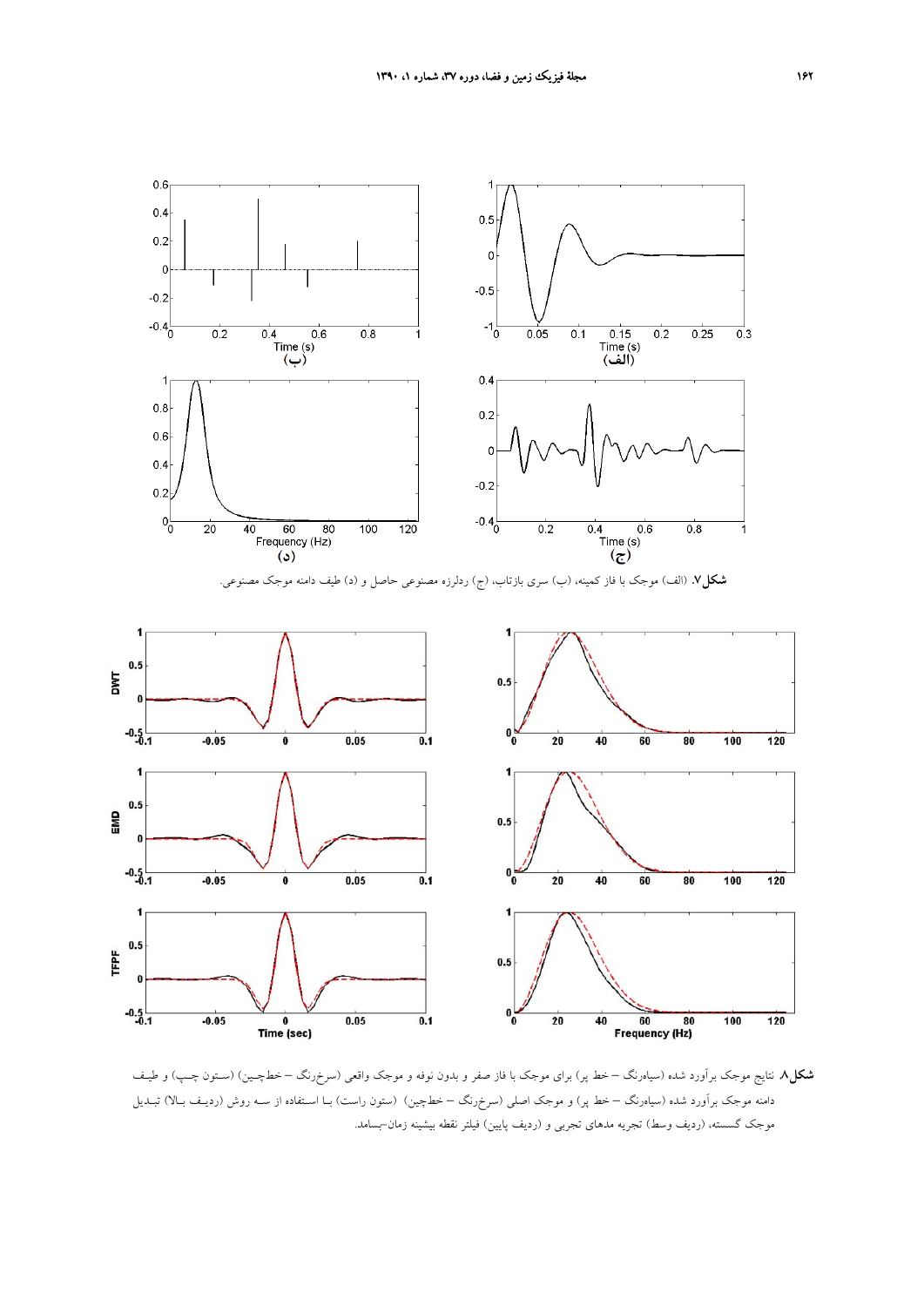

**شكل.9** نتايج موجك برآورد شده (سياهرنگ – خط پر) براي موجك با فاز كمينه و بدون نوفه و موجك واقعي (سرخرنگ – خطچـين) (سـتون چـپ) و طيـف دامنه موجك برآورد شده (سياهرنگ – خط پر) و موجك اصلي (سرخرنگ – خطچين) (ستون وسط) و طيف فاز موجك بـرآورد شـده (سـياهرنـگ – خط پر) و موجك اصلي (سرخرنگ – خطچين) (ستون راست) با استفاده از سه روش (رديف بالا) تبديل موجك گسسته، (رديف وسط) تجريه مدهاي تجربي و (رديف پايين) فيلتر نقطه بيشينه زمان-بسامد.

مصنوعي گسترش يافته و بسامدهاي بالاتر از 60 هرتز در مورد موجك با فاز صفر و بالاتر از 50 هرتز در مورد موجك با فاز كمينه در طيف دامنه آنها بهراحتي قابل مشاهده است و همين امر باعث تغيير شكل ظاهري موجك برآورد شده ميشود. در مقابل موجك برآورد شده با استفاده از روش فيلتر نقطه بيشينه پهناي باند بسامدي مشابه موجك اوليه دارد و شكل ظاهري آن بهمراتب به موجك اوليه شبيهتر است. همچنين فاز محاسبه شده به روش كولموگوروف براي موجك با فاز كمينه از طيف دامنه در روش فيلتر نقطه بيشينه زمان- بسامد به

در ادامه نتايج براي حالتي كه ردلرزه حاوي نوفه است، نشان داده ميشود. شكل 10 ردلرزههاي شكلهاي 6 و 7 را به همراه نوفه اتفاقي نمايش ميدهد. شكلهاي 11 و 12 نيز موجك برآورد شده براي حالت نوفهدار و موجكهاي با فاز صفر و فاز كمينه را نشان ميدهند. همانطوركه در شكلهاي 11 و 12 مشاهده ميشود، در حضور نوفه، موجك چشمه برآورد شده به روش فيلتر نقطه بيشينه زمان- بسامد داراي دقت بيشتري نسبت به دو روش ديگر است. محدوده باند بسامدي موجك برآورد شده توسط روشهاي تبديل موجك گسسته و تجزيه مد تجربي نسبت به موجك بهكار رفته در ساخت ردلرزه طيف فاز موجك اوليه شبيهتراست.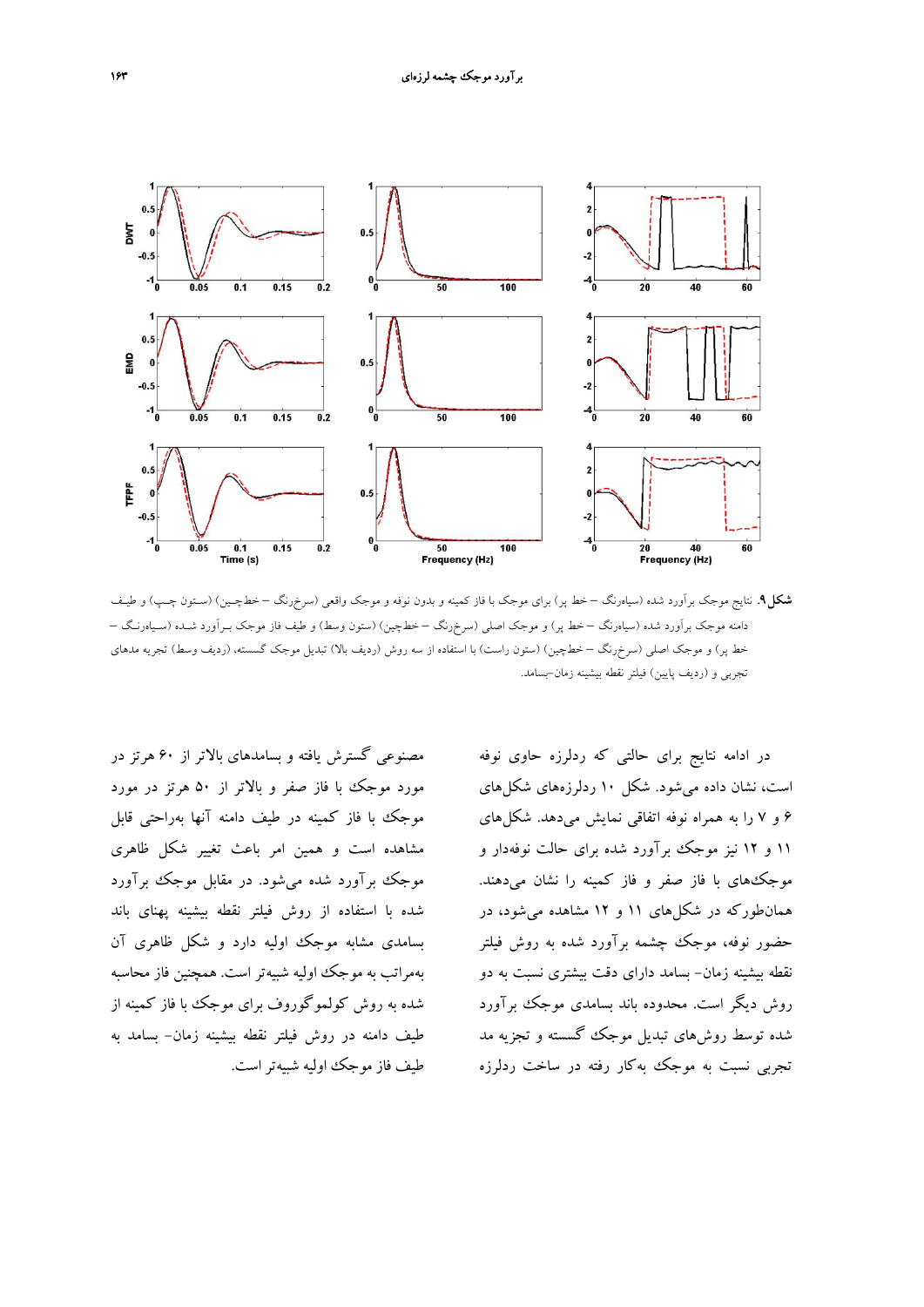

**شكل.10** ردلرزه حاوي نوفه براي (الف) موجك با فاز صفر و (ب) موجك با فاز كمينه.



**شكل.11** نتايج موجك برآورد شده (سياهرنگ – خط پر) براي موجك با فاز صفر همراه نوفه و موجك واقعي (سرخرنگ – خطچـين) (سـتون چـپ) و طيـف دامنه موجك برآورد شده (سياهرنگ – خط پر) و موجك اصلي (سرخرنگ – خطچين) (ستون راست) با اسـتفاده از سـه روش (رديـف بـالا) تبـديل موجك گسسته، (رديف وسط) تجريه مدهاي تجربي و (رديف پايين) فيلتر نقطه بيشينه زمان-بسامد.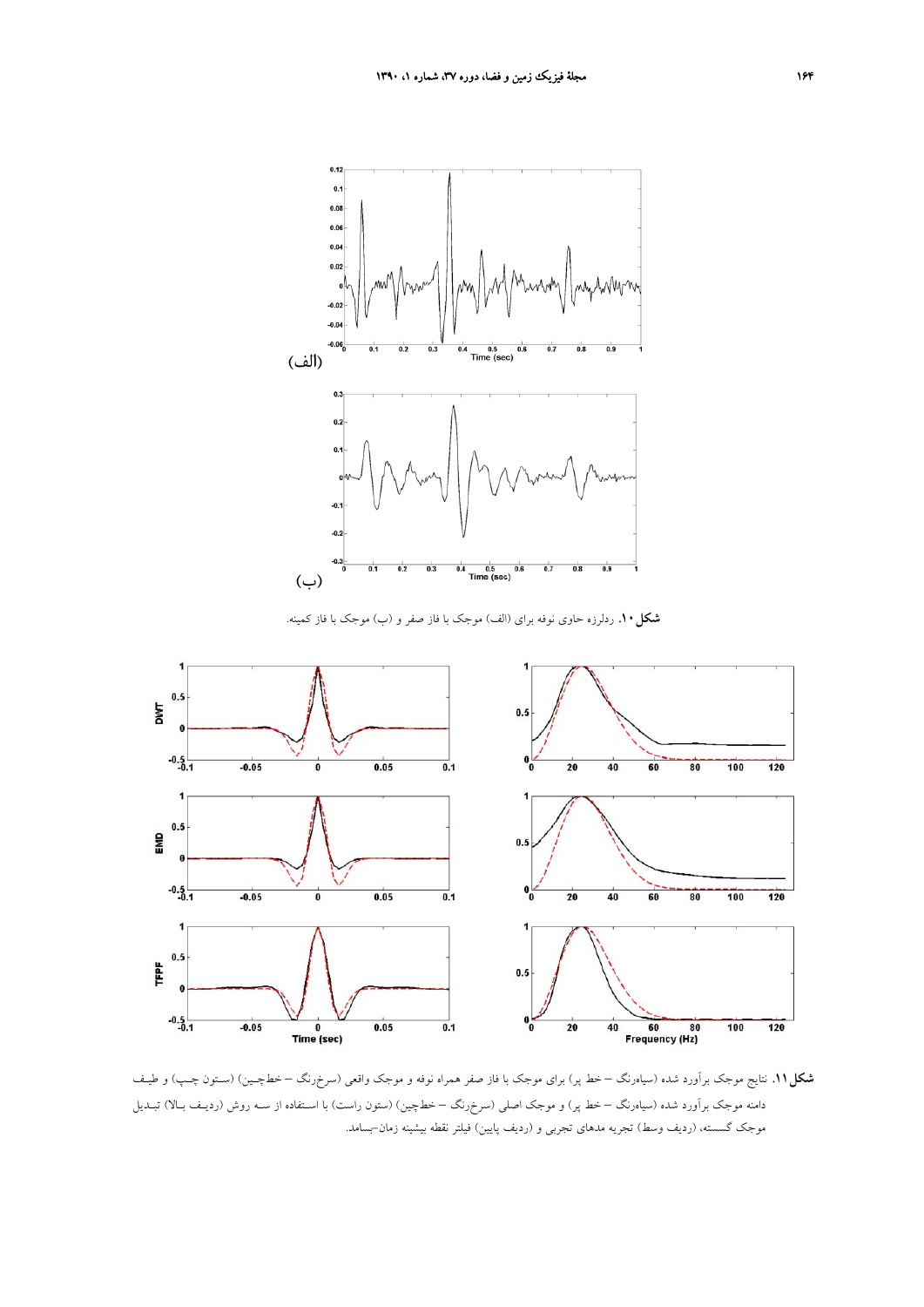

**شكل.12** نتايج موجك برآورد شده (سياهرنگ– خط پر) براي موجك با فاز كمينه و همراه نوفه و موجك واقعي (سرخرنگ – خطچين) (ستون چـپ) و طيـف دامنه موجك برآورد شده (سياهرنگ– خط پر) و موجك اصلي (سرخرنگ – خطچين) (ستون راست) و طيف فاز موجك برآورد شده (سياهرنگ– خط پر) و موجك اصلي (سرخرنگ – خطچين) (ستون راست) با استفاده از سه روش (رديف بالا) تبديل موجك گسسته، (رديـف وسـط) تجريـه مـدهاي تجربي و (رديف پايين) فيلتر نقطه بيشينه زمان-بسامد.

فاصله نمونهبرداري 4 ميليثانيه است. روشها بر ردلرزههاي ،10 ،30 50 و 70 اعمال شد. در شكل 13 مقطع لرزهاي نشان داده شده است. ردلرزههاي سرخرنگ، همان ردلرزههايي هستند كه در الگوريتم برآورد موجك استفاده شدهاند.

در ادامه، كارآيي روشهاي معرفي شده براي برآورد موجك چشمه لرزهاي روي چهار ردلرزه از يك مقطع لرزهاي واقعي كه فاز آن صفر شده است، مورد بررسي قرار ميگيرد. مقطع لرزهاي واقعي مورد استفاده داراي 71 ردلرزه به فاصله 50 متر از يكديگر و 110 نمونه زماني با



**شكل.13** مقطع لرزهاي واقعي. ردلرزههاي سرخرنگ براي برآورد موجك به روشهاي معرفي شده در اين مقاله مورد استفاده قرار گرفتهاند.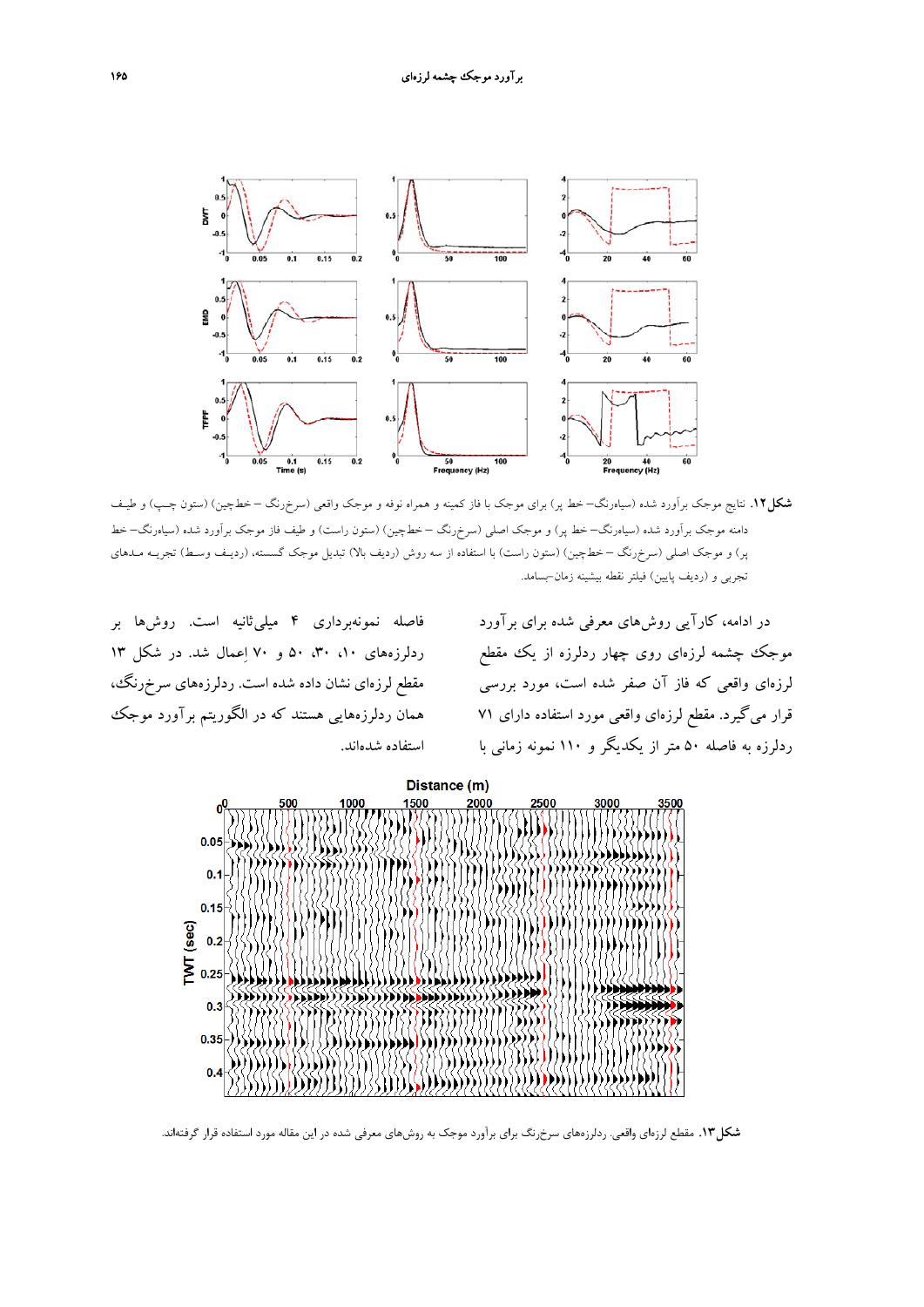در شكل 14 موجكهاي برآورد شده با استفاده از سه به پايين براي ردلرزههاي ،10 ،30 50 و 70 و از چپ به راست، مربوط به روش تبديل موجك گسسته، تجزيه مد

روش پيش گفته نشان داده شده است. نتايج بهترتيب از بالا در شكل 10 نيز طيف دامنه موجك&اى تجربي و فيلتر نقطه بيشينه زمان-بسامد است. برآورد شده به همان ترتيب شكل 14 نشان داده شده است.



**شكل.14** موجك برآورد شده براي ردلرزههاي ،10 ،30 50 و 70 (بهترتيب از بالا به پايين) و از روش تبديل موجـك گسـسته، تجزيـه مـد تجربـي و فيلتـر نقطـه بيشينه زمان-بسامد (بهترتيب از چپ به راست).



**شكل.16** طيف دامنه موجك برآورد شده به همان ترتيب شكل .14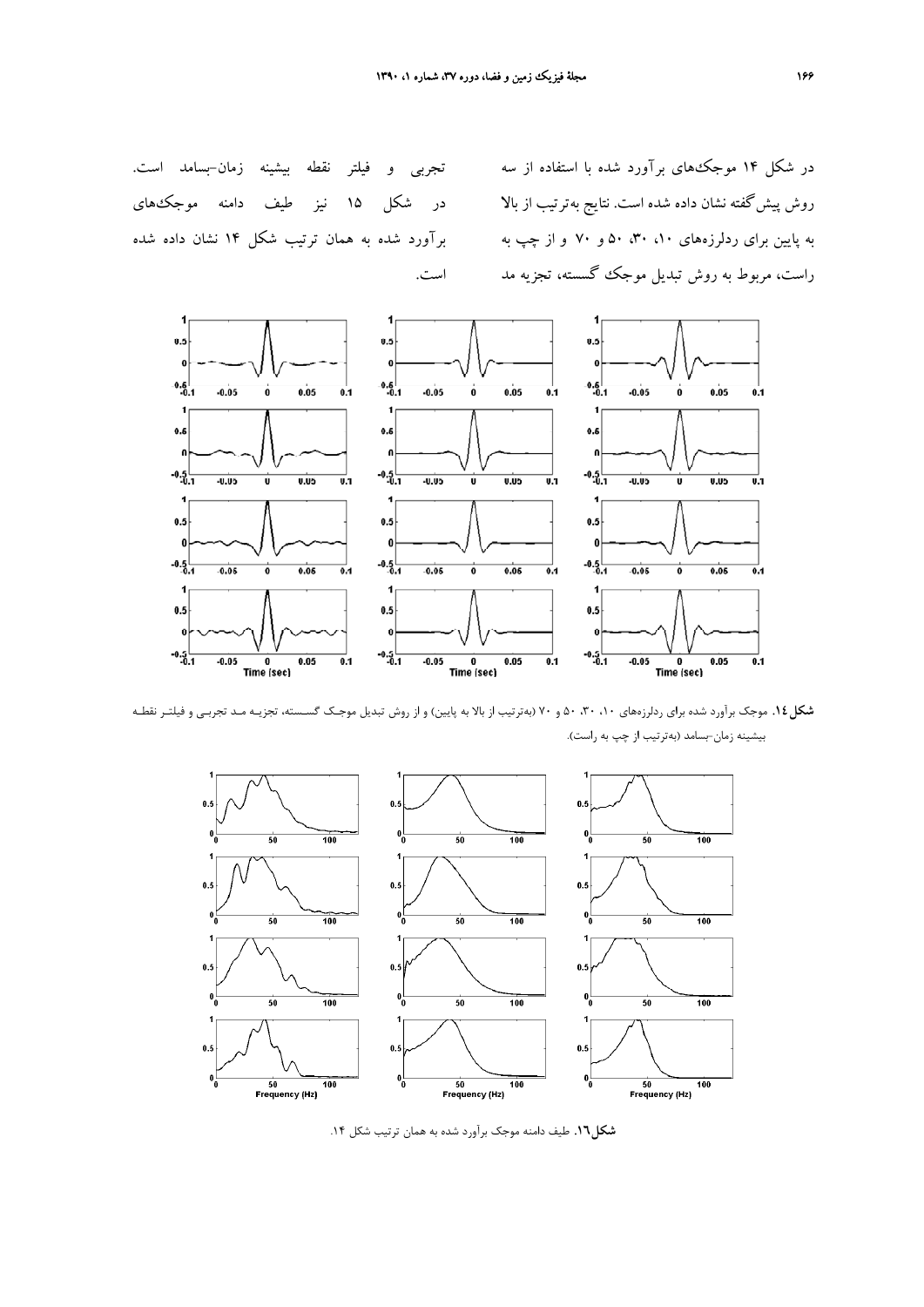- Boashash, B., 2003, Time frequency signal analysis and processing: A comprehensive reference. Elsevier, UK.
- Boashash, B., and Mesbah, M., 2004, Signal enhancement by time-frequency peak filtering: IEEE Trans. on Signal Processing, **52**, 929- 937.
- Boashash, B., and O'Shea, P. J., 1994, Polynomial Wigner-Ville distributions and their relationship to time-varying higher order spectra: IEEE Trans. On Signal Processing, **42**, 216-220.
- Carlson, A. B., Crilly, P. B., and Rutledge, J. C., 2002, Communication systems, an introduction to signal and noise in electrical communication. 4th edn., McGraw-Hill Inc, UK.
- Chi, C., and Mendel, J. M., 1984, Performance of minimum-variance deconvolution filter: IEEE Trans. on Acoustics, Speech, and Signal Processing, **ASSP-32**, 1145-1153.
- Dey, A. K. and Lines, L. R., 1998, Seismic source wavelet estimation and the random reflectivity assumption. CREWES research report, **10**, 1- 28.
- Donoho, D.L., 1995, De-noising by softthresholding: IEEE Trans. on Inf. Theory, **41**, 613-627.
- Huang, N. E. and Shen, S. S. P., 2005, Hilbert-Huang transform and its applications. World Scientific Publishing Co. Pte. Ltd., Singapore.
- Huang, N. E., Shen, Z., Long, S. R., Wu, M. L., Shih, H. H., Zheng, Q. , Yen, N. C., Tung C. C. and Liu, H. H., 1998, The empirical mode decomposition and Hilbert spectrum for nonlinear and nonstationary time series analysis. Proc. Roy. Soc. London A, **454**, 903–995.
- Katkovnik, V., and Stankovic, L. J., 1998, Instantaneous frequency estimation using the Wigner distribution with varying and data driven window length, IEEE Trans. on Signal Processing, **46**, 2315-2325.
- Kopsinis, Y. and McLaughlin, S., 2008, Empirical Mode Decomposition Based Soft-Thresholding, EURASIP J. Adv. Signal Process.
- Kopsinis, Y. and McLaughlin, S., 2009, Development of EMD-based Denoising Methods Inspired by Wavelet Thresholding: IEEE Trans. on Signal Processing, 57, 1351- 1362.
- Mallat, S., 1989, A theory for multiresolution signal decomposition: the wavelet representation, IEEE Pattern Anal. and

در اين مقاله از سه روش متفاوت حذف نوفه تبديل موجك گسسته، تجزيه مد تجربي و فيلتر نقطه بيشينه زمان-بسامد، به منظور برآورد موجك چشمه لرزهاي استفاده شده است. در واقع با فرض نوفه بودن سري بازتاب زمين ميتوان با حذف آن از لگاريتم طيف دامنه ردلرزه، موجك چشمه لرزهاي را برآورد كرد. كارآيي سه روش در حذف نوفه و برآورد موجك چشمه روي دادههاي مصنوعي بررسي شد. نتايج بهدست آمده روشن ساخت كه هر سه روش در برآورد موجك؛ چه داراي فاز صفر و چه داراي فاز كمينه، عملكرد قابل قبولي دارند و موجك را با دقت خوبي برآورد ميكنند. اما در ميان سه روش پيشگفته، دو روش تجزيه مد تجربي و فيلتر نقطه بيشينه زمان-بسامد نتايج بهتري را توليد ميكنند و در ميان اين دو روش نيز روش فيلتر نقطه بيشينه زمان-بسامد دقت بيشتري در برآورد موجك دارد. بهعبارتديگر، موجك برآورد شده با روش تبديل موجك گسسته داراي نوساناتي در اطراف موجك است و موجك برآورد شده نوفه بيشتري نسبت به موجك برآورد شده با دو روش ديگر دارد. اين مطلب، هم در شكل موجك و هم در طيف دامنه آن قابل مشاهده است. همچنين برآورد موجك با سه روش فوق روي دادههاي واقعي نيز مورد آزمايش قرار گرفت.

**7 نتيجهگيري** 

**منابع** 

- Auger, F. and Flandrin, P., 1995, Improving the readability of time-frequency and time-scale representations by the reassignment method: IEEE Trans. on Signal Processing, **43**, 1068- 1089.
- Berkhout, A. J., 1977, Least-square inverse filtering and wavelet deconvolution, Geophysics, **42**, 1369-1383.
- Boashash, B., 1992, Estimating and interpreting the instantaneous frequency of a signal- Part1: fundamentals; Part2: algorithms and applications, Proc. IEEE, **80**, 520-538.